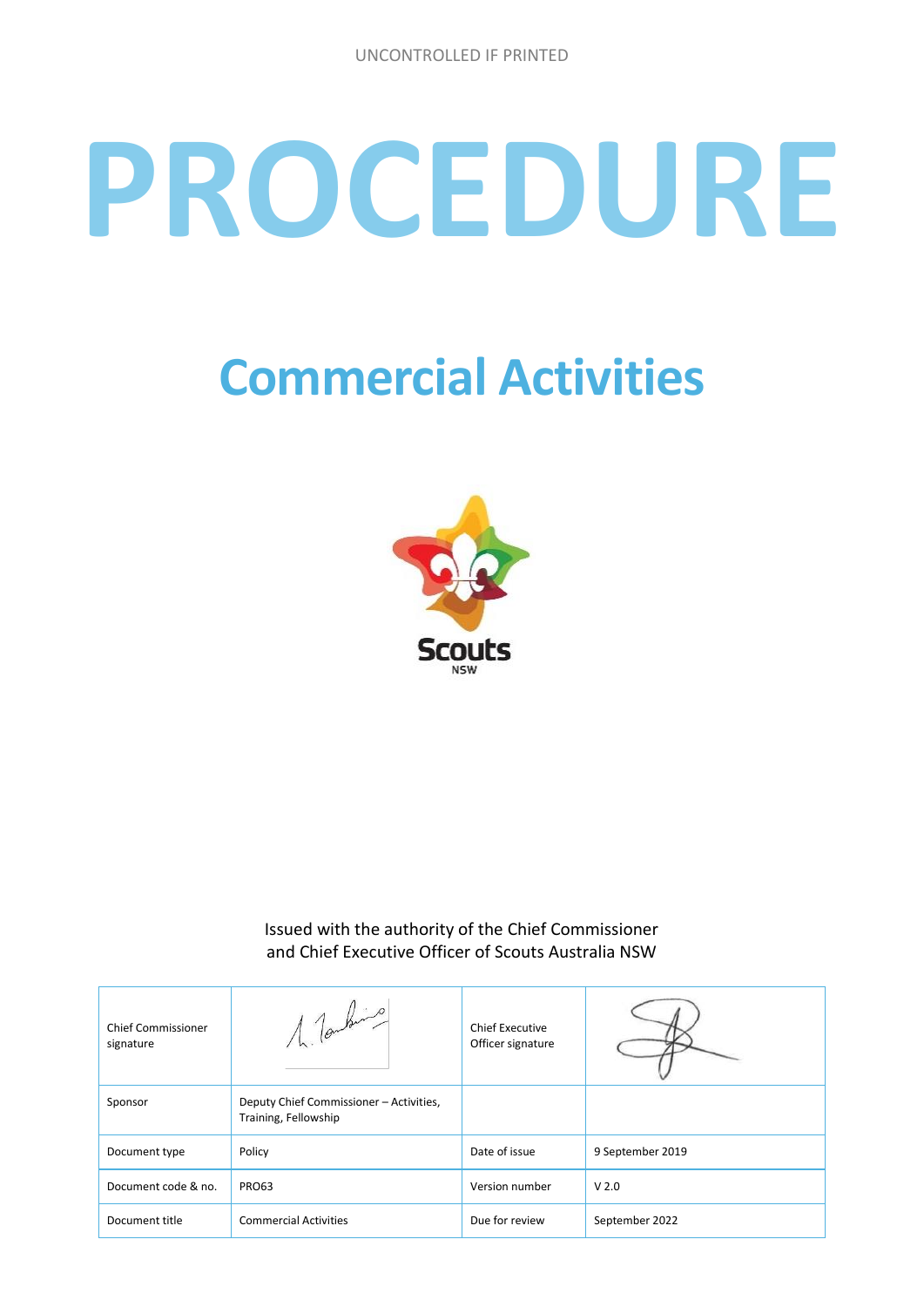# **Commercial Activities**

# 1 Philosophy

- 1.1 Commercial activities are defined by Scouts NSW as an adventurous activity. This is because some types of commercially run activities are inherently hazardous and can potentially cause serious injury.
- 1.2 Commercial activities are covered by Scouts NSW Adventurous Activities procedures. The requirements that are common to planning and conducting *any* type of adventurous activity are covered in *POL 36 Adventurous Activities Policy*. The additional requirements that are specific to Commercial activities and are described in the following procedure.
- 1.3 Therefore, when planning and conducting any Commercial activity, it is necessary to refer to *POL 36 Adventurous Activities Policy as well as* this specific SOP. Should contradicting requirements be found in these documents, the more stringent standard shall apply.
- 1.4 The purpose of this policy is to provide assistance to members in deciding whether or not to participate in any particular commercially run activity. Members must be aware that commercially run activities are not controlled by Scouts NSW. Some types of commercially run activities are inherently hazardous and can potentially cause serious injury. Although the provider is responsible for safely running the activity, the responsibility for the choice of activity, choice of commercial provider and care of members, ultimately lies with the Leader.
- 1.5 These guidelines apply to all activities:
	- a) Run by persons or organisations outside the Association, and
	- b) Where the activity or event is provided for a fee, and
	- c) Where there is a measureable risk to participants.

Only the Chief Commissioner may determine whether any particular activity is not subject to these guidelines.

# 2 Roles and Responsibilities

2.1 Refer to *POL 36 Adventurous Activities Policy* for roles and responsibilities.

#### 3 Conduct of Activities

In addition to the requirements of *POL 36 Adventurous Activities Policy*, the following *additional* requirements apply to this activity;

Scouts Australia NSW